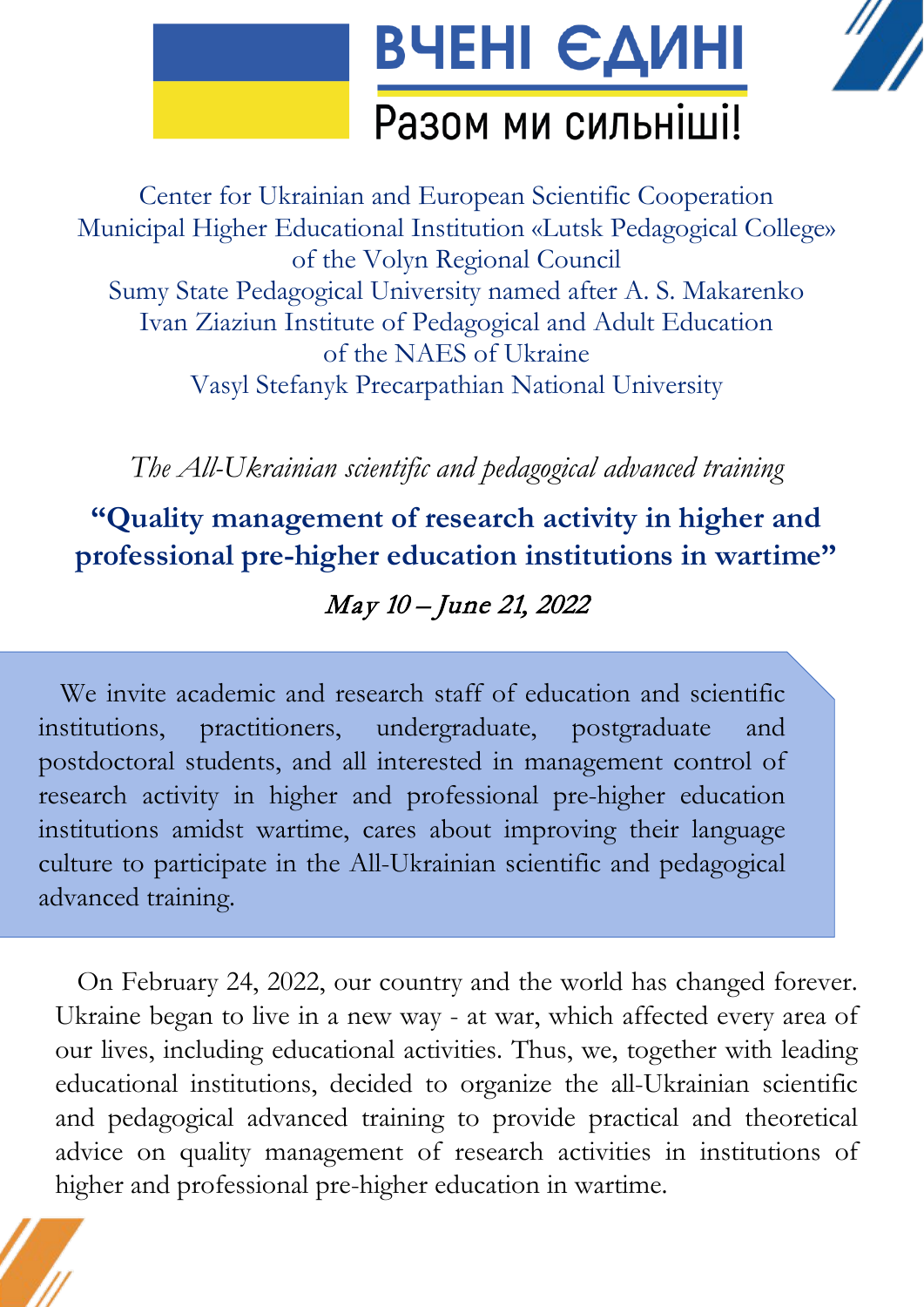The professional program of advanced training is based on the latest scientific approaches to the organization of adult learning, achievements of psychological-pedagogical, social, and behavioral sciences. It is focused on the development and advancement of legal, psychological-pedagogical, communicative, communication competencies, as well as practical skills and attainments of interactive communication and professional-personal growth to improve professional communication and the implementation of teaching activities.

All participants will be provided with a **collection of abstracts** and an electronic *certificate*.

Workload of the internship consists of **6 credits ECTS (180 hours)**  and distributes 6 hours each day for 6 business weeks.

# **Members of the Organizing Committee:**

• **SEMENOH Olena Mykolaivna** – Doctor of Pedagogy, Professor, Head of the Department of the Ukrainian Language and Literature, Sumy State Pedagogical University named after A. S. Makarenko;



# • **FAST Olha Leonidivna** –

PhD in Pedagogy, Associate Professor, Vice Rector for Academic and International Affairs, Municipal Higher Educational Institution «Lutsk Pedagogical College» of the Volyn Regional Council;

# • **VOVK Myroslava Petrivna** –

Doctor of Pedagogy, Professor,

Head of the Department of Content and Technologies of Pedagogical Education, Ivan Ziaziun Institute of Pedagogical and Adult Education of the NAES of Ukraine;



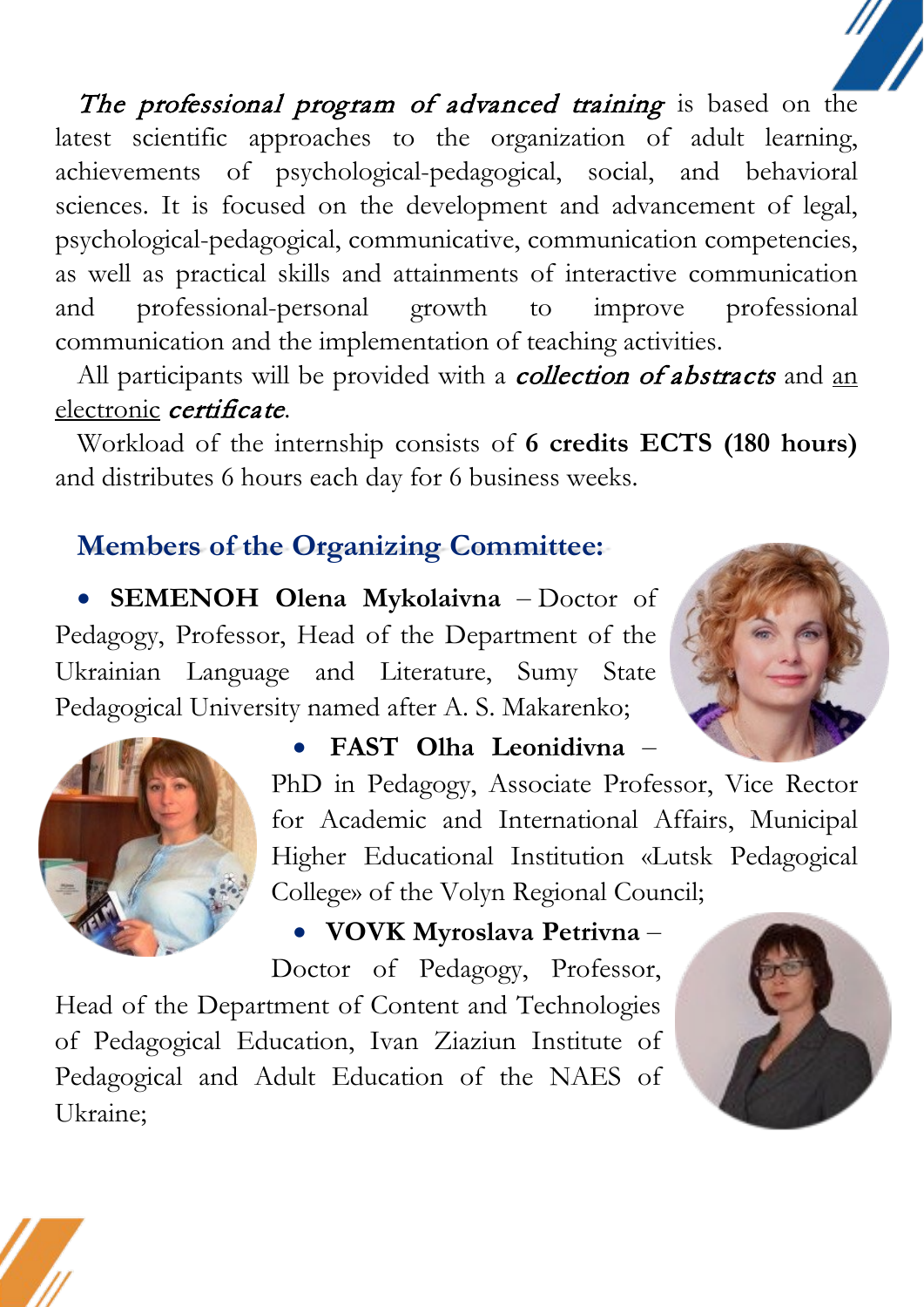

• **TSIUNIAK Oksana Petrivna** – Doctor of Pedagogy, Professor, Professor at the Department of Pedagogy of Primary Education, Vasyl Stefanyk Precarpathian National University;

• **SEMENIKHINA Olena Volodymyrivna** – Doctor of Pedagogy, Professor, Head of the Department of Informatics, Sumy State

Pedagogical University named after A. S. Makarenko.



# **The event includes three ZOOM lectures:**

**May 20, 14:30,** "Statutory and psychological-pedagogical fundamentals of quality management of research activities in higher and pre-higher professional education institutions".

### Speakers

- Fast Olha Leonidivna PhD in Pedagogy, Associate Professor, Vice Rector for Academic and International Affairs, Municipal Higher Educational Institution «Lutsk Pedagogical College» of the Volyn Regional Council.
- Semenoh Olena Mykolaivna Doctor of Pedagogy, Professor, Head of the Department of the Ukrainian Language and Literature, Sumy State Pedagogical University named after A. S. Makarenko.
- Tsiuniak Oksana Petrivna Doctor of Pedagogy, Professor, Professor at the Department of Pedagogy of Primary Education, Vasyl Stefanyk Precarpathian National University.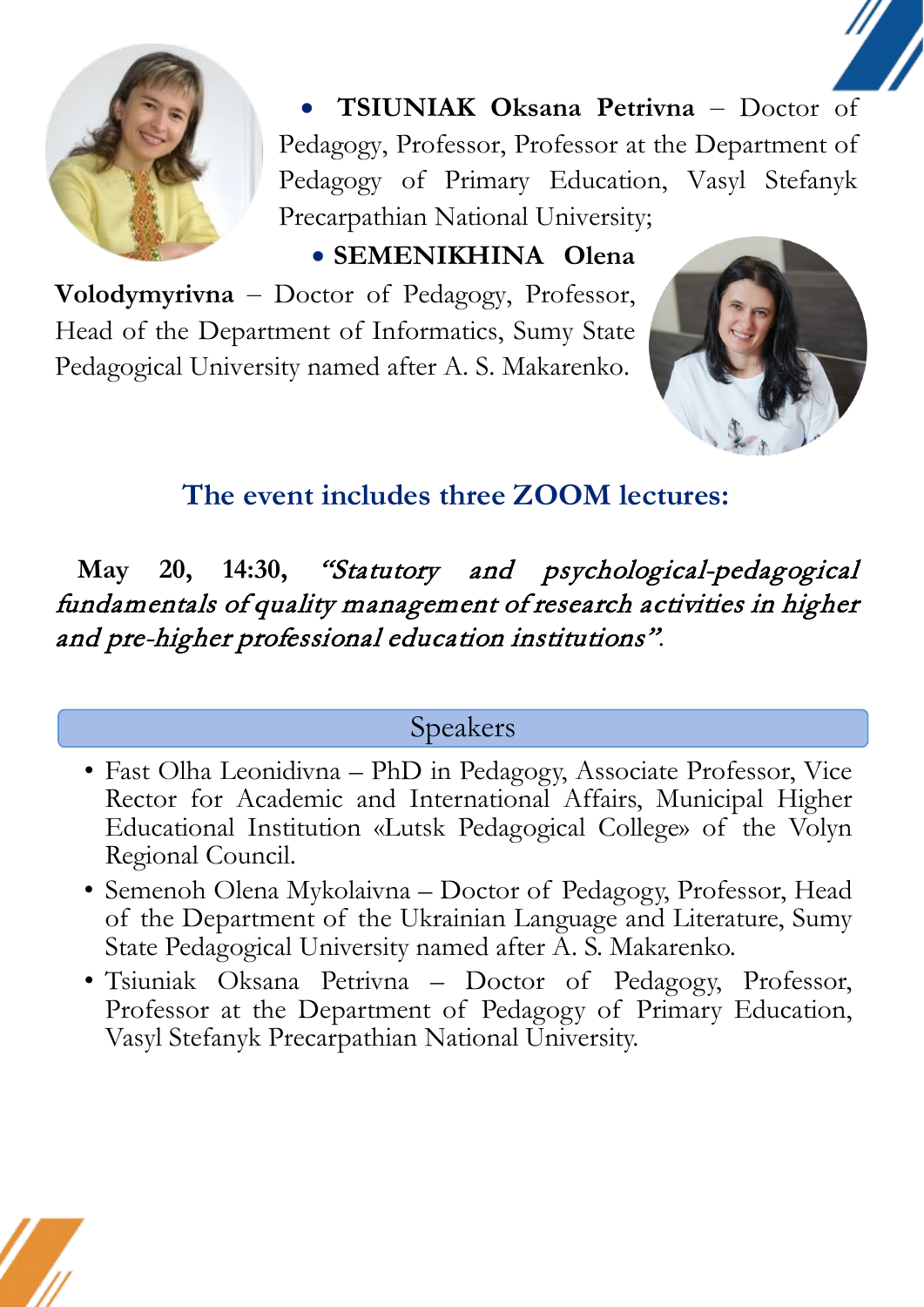### **May 26, 14:30** "Linguo-communicative and personal dimensions of the quality of research activity in wartime"*.*

#### Speakers

- Semenoh Olena Mykolaivna Doctor of Pedagogy, Professor, Head of the Department of the Ukrainian Language and Literature, Sumy State Pedagogical University named after A. S. Makarenko.
- Vovk Myroslava Petrivna Doctor of Pedagogy, Professor, Head of the Department of Content and Technologies of Pedagogical Education, Ivan Ziaziun Institute of Pedagogical and Adult Education of the NAES of Ukraine.
- Fast Olha Leonidivna PhD in Pedagogy, Associate Professor, Vice Rector for Academic and International Affairs, Municipal Higher Educational Institution «Lutsk Pedagogical College» of the Volyn Regional Council.

# **June 2, 14:30,** "Digital resources and services for maintaining the quality of research activity in martial law"*.*

### Speakers

- Semenikhina Olena Volodymyrivna Doctor of Pedagogy, Professor, Head of the Department of Informatics, Sumy State Pedagogical University named after A. S. Makarenko.
- Vovk Myroslava Petrivna Doctor of Pedagogy, Professor, Head of the Department of Content and Technologies of Pedagogical Education, Ivan Ziaziun Institute of Pedagogical and Adult Education of the NAES of Ukraine.
- Semenoh Olena Mykolaivna Doctor of Pedagogy, Professor, Head of the Department of the Ukrainian Language and Literature, Sumy State Pedagogical University named after A. S. Makarenko.

# A link to the online lecture will be sent to all participants after paying participattion fees. Online lectures will be saved.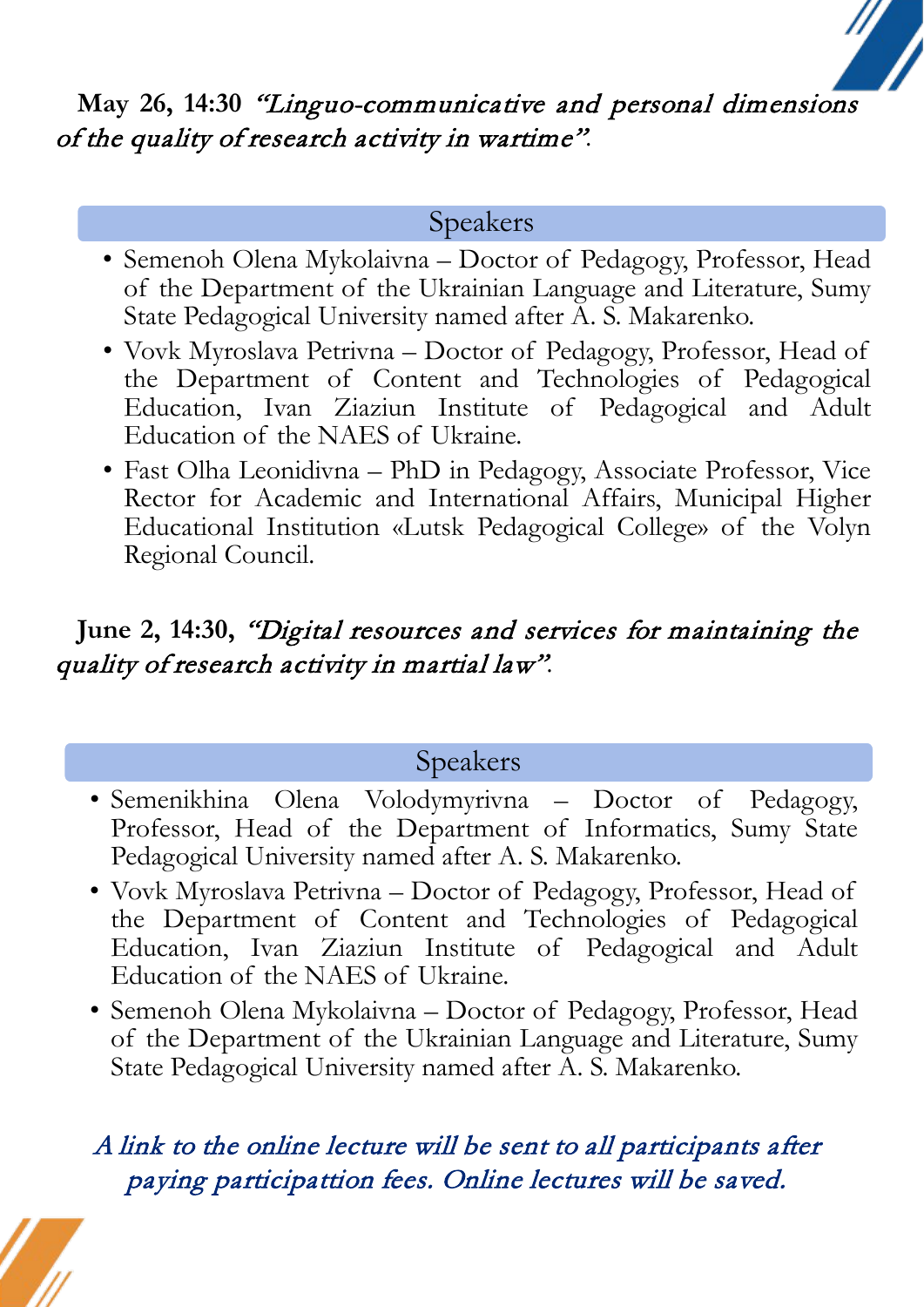

### **Registration Procedure:**

#### **Participation form:** remote.

Persons who are interested in participation should **before May 6, 2022 (inclusively)**:

1) **[fill an application form](https://docs.google.com/forms/d/1tBE9GIoZDWGVKYJsu9OZ_96TIIcVEa7KOhvPgkMmvVw/viewform?edit_requested=true)**;

2) send **a copy of payment confirmation** to Organizing [adv.training2022@gmail.com](mailto:adv.training2022@gmail.com) (the coordinator provides you with payment details when you fill in an application).

#### NB!

From **May 10** to **June 21, 2022 (inclusively)**, during the advanced training, participants should send **research-methodological abstracts** to **[adv.training2022@gmail.com](mailto:adv.training2022@gmail.com)**.

# RE: **ADVANCED TRAINING AT THE CUESC.**

Participation in the scientific and pedagogical advanced training without research and methodological report is impossible.

**After July 29, 2022,** every participant will receive a collection of abstracts and a certificate via e-mail indicated in the participation form.

### **Requirements for Abstracts:**

Volume – from 2 to 5 pages, А-4, Microsoft Word.

Font – Times New Roman, size – 14; line spacing – 1,5; the first line indention  $-1,25$  cm; margins  $-2$  cm.

**Sequence of materials in abstracts:** title (semi-bold capitals); the author's surname and initials (semi-bold); academic degree, rank (if any), post, place of employment (study); text.

**A file should be titled** in accordance with the participant's surname and initials (for example: Shevchenko T.H.\_abstracts).

**References (without repetitions)** are at the bottom of the text taking into account the National Standard of Ukraine [DSTU 8302: 2015](https://cuesc.org.ua/bibl.pdf)  ["Information and documentation. Bibliographic reference. General](https://cuesc.org.ua/bibl.pdf)  [principles and rules of composition".](https://cuesc.org.ua/bibl.pdf)

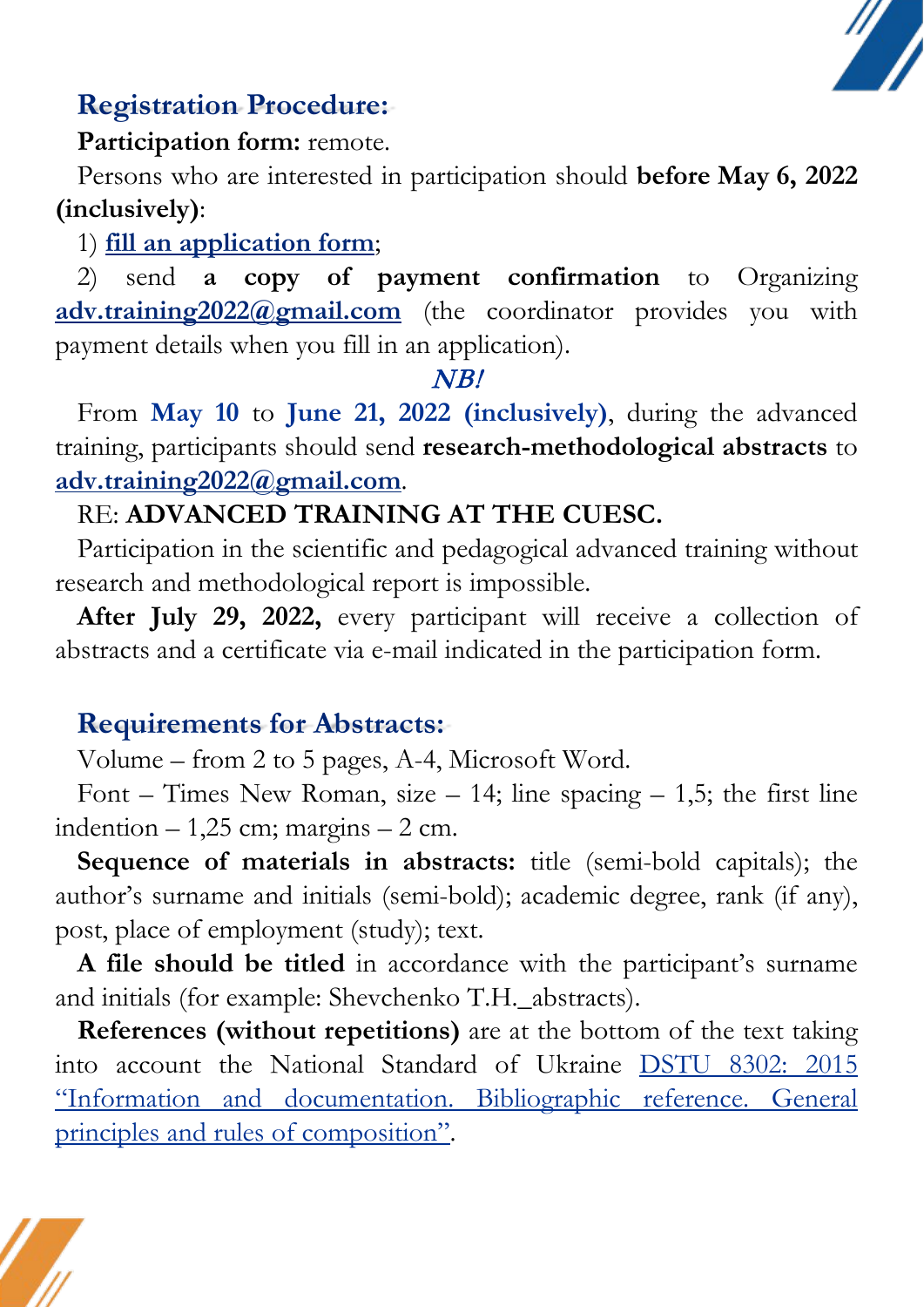Citations in the text should be marked with numerical order of a source according to the list and page (pages) number, for example [7, p.16].

### **Contacts:**

# **Center for Ukrainian and European Scientific Cooperation**

Contact person: **Tiutiunnyk Tetiana Mykolaivna**, Coordinator of the All-Ukrainian scientific and pedagogical advanced training.

Contact number: **+38 (068) 473 07 28 Email:** [adv.training2022@gmail.com](mailto:adv.training2022@gmail.com) **Web-site:** [cuesc.org.ua](http://www.cuesc.org.ua/) **Facebook:** [facebook.com/cuescinfo](https://www.facebook.com/cuescinfo/) **YouTube:** [youtube.com/channel/cuescinfo](https://www.youtube.com/channel/UCu4akUz9RyclGddvWrAh5pQ)





ainian and European **Scientific Cooperation** 

### **Sample of Abstracts:**

### **Сучасна вища юридична освіта в Україні: проблеми, перспективи та міжнародний досвід**

# **Севрук В.Г.**

*кандидат юридичних наук, провідний науковий співробітник відділу організації науково-дослідної роботи Національна академія внутрішніх справ м. Київ, Україна*

Динамічний розвиток вищої освіти у світі, вартість освітніх послуг для держави і людей, а також прагнення до утвердження своєї держави як повноцінного члена європейської спільноти шляхом економічного, політичного та культурного розвитку суспільства, вимагає гарантування якості вищої освіти в Україні…[1].

 $\langle \, \rangle$